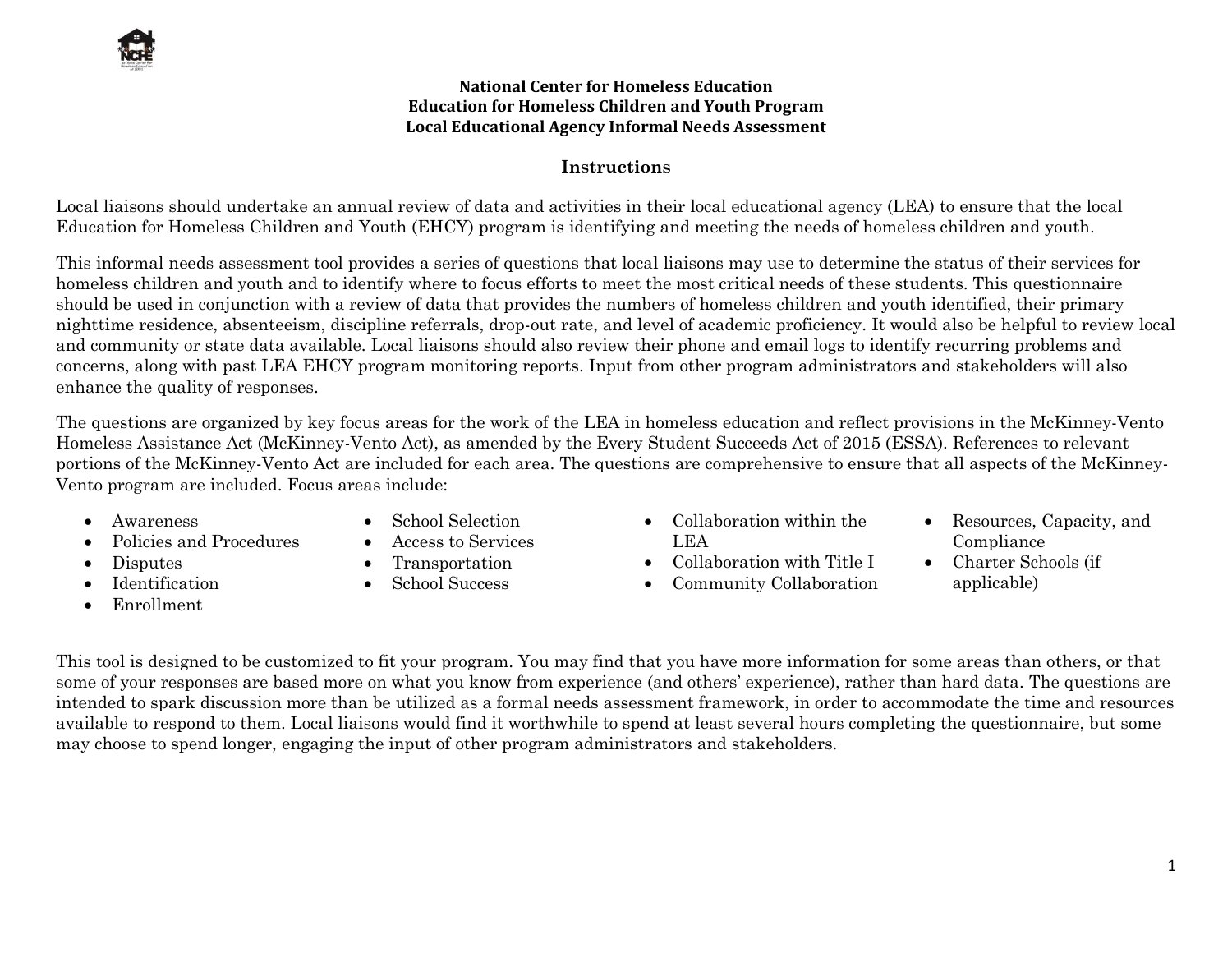#### Awareness

State Plan Requirements<sup>1</sup> – A description of programs for school personnel (including liaisons designated under subparagraph (J)(ii), principals and other school leaders, attendance officers, teachers, enrollment personnel, and specialized instructional support personnel) to heighten the awareness of such personnel of the specific needs of homeless children and youths, including such children and youths who are runaway and homeless youths. [42 U.S.C. § 11432 (g)(1)(D)]

Coordination Purpose – Each local educational agency is required to coordinate with State and local housing agencies. This coordination must be designed to "raise the awareness of school personnel and service providers of the effects of short-term stays in a shelter and other challenges associated with homelessness." [42 U.S.C. § 11432(g)(5)(C)(iii)]

LEA liaison duties – Each local agency liaison for homeless children and youths, designated under paragraph (1)(J)(iii), shall ensure that – the parents or guardians of homeless children and youths are informed of the educational and related opportunities available to their children and are provided with meaningful opportunities to participate in the education of their children [42 U.S.C. § 11432(g)(6)(A)(v)]; public notice of the educational rights of homeless children and youths is disseminated in locations frequented by parents or guardians of such children and youths, and unaccompanied youths, including schools, shelters, public libraries, and soup kitchens, in a manner and form understandable to the parents and guardians of homeless children and youths, and unaccompanied youths [42 U.S.C. § 11432(g)(6)(A)(vi)].

State coordinators established under subsection (d)(3) and local educational agencies shall inform school personnel, service providers, advocates working with homeless families, parents and guardians of homeless children and youths, and homeless children and youths of the duties of the local educational agency liaisons, and publish an annually updated list of the liaisons on the State educational agency's website. [42 U.S.C. § 11432(g)(6)(B)]

| <b>Questions to Consider</b>                   | What's in Place | <b>What's Needed</b> | Priority |
|------------------------------------------------|-----------------|----------------------|----------|
| • What is the level of awareness of school     |                 |                      |          |
| personnel on the needs of homeless             |                 |                      |          |
| children and youth?                            |                 |                      |          |
| • What programs, activities, and trainings are |                 |                      |          |
| conducted for LEA program administrators       |                 |                      |          |
| and school personnel to increase their         |                 |                      |          |
| awareness of homeless children and youth?      |                 |                      |          |
| • What is the level of awareness of            |                 |                      |          |
| community agencies and organizations on        |                 |                      |          |
| the needs of homeless children and youth?      |                 |                      |          |
| • What activities take place to increase the   |                 |                      |          |
| level of awareness in community agencies,      |                 |                      |          |
| shelters, and service providers?               |                 |                      |          |
| • Are posters widely disseminated in schools   |                 |                      |          |
| and throughout the community?                  |                 |                      |          |

 $1$  Many of the items listed as requirements in the State plan are considered activities that must be carried out at the LEA level. Therefore, several State plan provisions are included in the LEA needs assessment.

 $\overline{\phantom{a}}$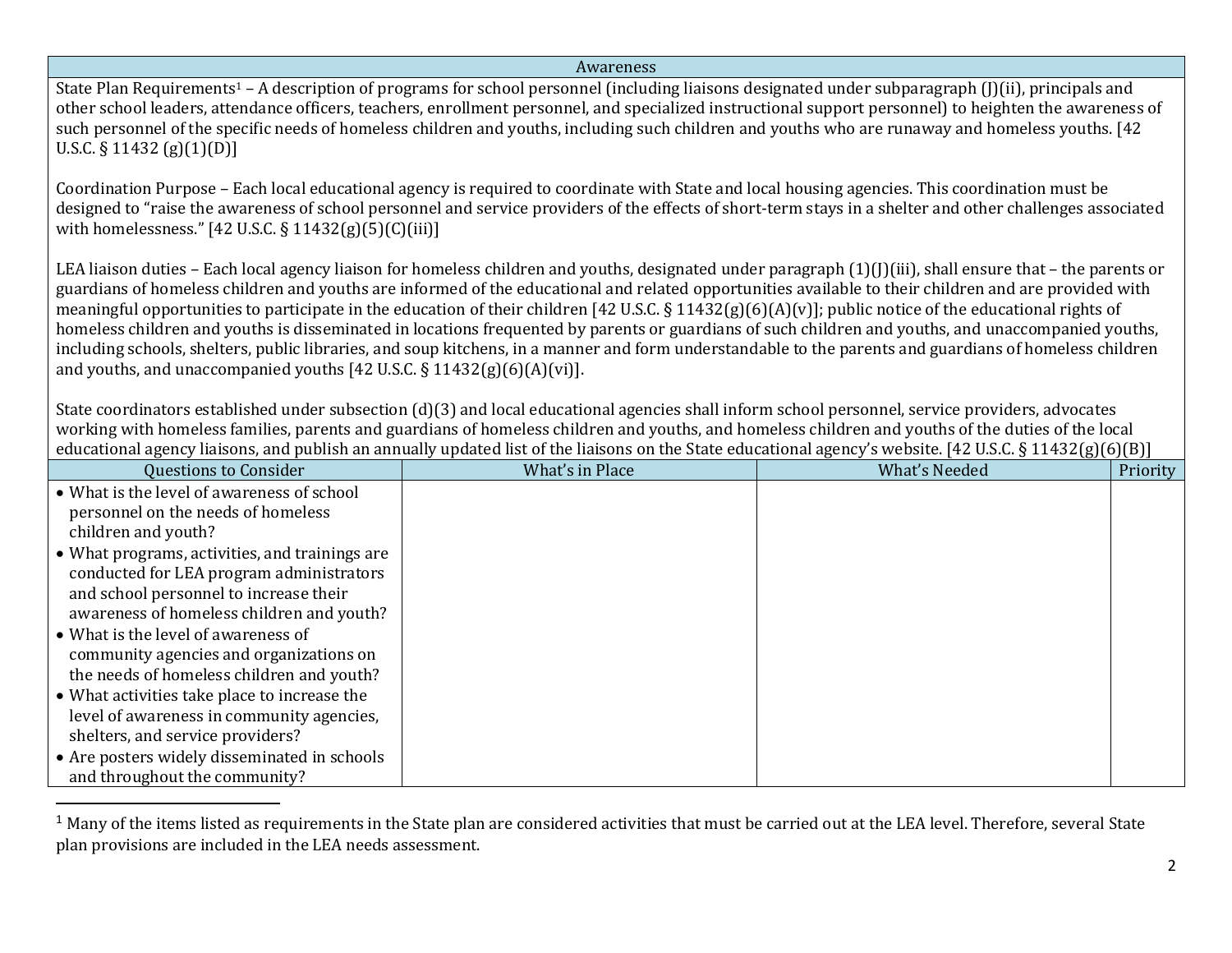| $\bullet$ How are parents and guardians of homeless |  |  |
|-----------------------------------------------------|--|--|
| children and youth informed of the                  |  |  |
| educational rights of and opportunities for         |  |  |
| their children and of meaningful                    |  |  |
| opportunities to participate in the education       |  |  |
| of their children?                                  |  |  |
| • How are unaccompanied homeless youth              |  |  |
| informed of educational rights and                  |  |  |
| opportunities?                                      |  |  |

### Policies and Procedures

Statement of Policy – In any State where compulsory residency requirements or other requirements, in laws, regulations, practices, or policies may act as a barrier to the identification of, or the enrollment, attendance, or success in school of homeless children and youths, the State educational agency and the local educational agencies in the State will review and undertake steps to revise such laws, regulations, practices, or policies to ensure that homeless children and youths are afforded the same free, appropriate public education as provided to other children and youths. [42 U.S.C. § 11431(2)]

State Plan Requirements – Must include a description of procedures

- That the State educational agency will use to identify homeless children and youths in the State and to assess their needs [42 U.S.C. § 11432(g)(1)(B)];
- That ensure that homeless children and youths who meet the relevant eligibility criteria are able to participate in Federal, State, or local nutrition programs [42 U.S.C. § 11432(g)(1)(E)];
- That ensure that homeless children have access to public preschool programs, administered by the State educational agency or local educational agency, as provided to other children in the State [42 U.S.C.  $\S 11432(g)(1)(F)(i)$ ];
- That ensure that youths described in section 725(2) [definition of the term 'homeless children and youths'] and youths separated from public school are identified and accorded equal access to appropriate education and support services, including by identifying and removing barriers that prevent youths described in this clause from receiving appropriate credit for full or partial coursework satisfactorily completed while attending a prior school, in accordance with State, local, and school policies [42 U.S.C. § 11432(g)(1)(F)(ii)]; and
- That ensure that homeless children and youths who meet the relevant eligibility criteria do not face barriers to accessing academic and extracurricular activities, including magnet school, summer school, career and technical education, advanced placement, online learning, and charter school programs, if such programs are available at the State and local levels  $[42 \text{ U.S.C.} \$ 11432(g)(1)(F)(iii)].$

The State plan must also include:

- A demonstration that the State educational agency and the local educational agencies have developed, and shall review and revise, policies to remove barriers to the identification of homeless children and youths, and the enrollment and retention due to outstanding fees or fines, or absences [42 U.S.C.  $\S 11432(g)(1)(I)$ ; and
- An assurance that the State and the local educational agencies in the State will adopt policies and practices to ensure that transportation is provided, at the request of a parent or guardian (or in the case of an unaccompanied youth, the liaison), to and from the school of origin [42 U.S.C. §  $11432(g)(1)(J)(iii)$ ].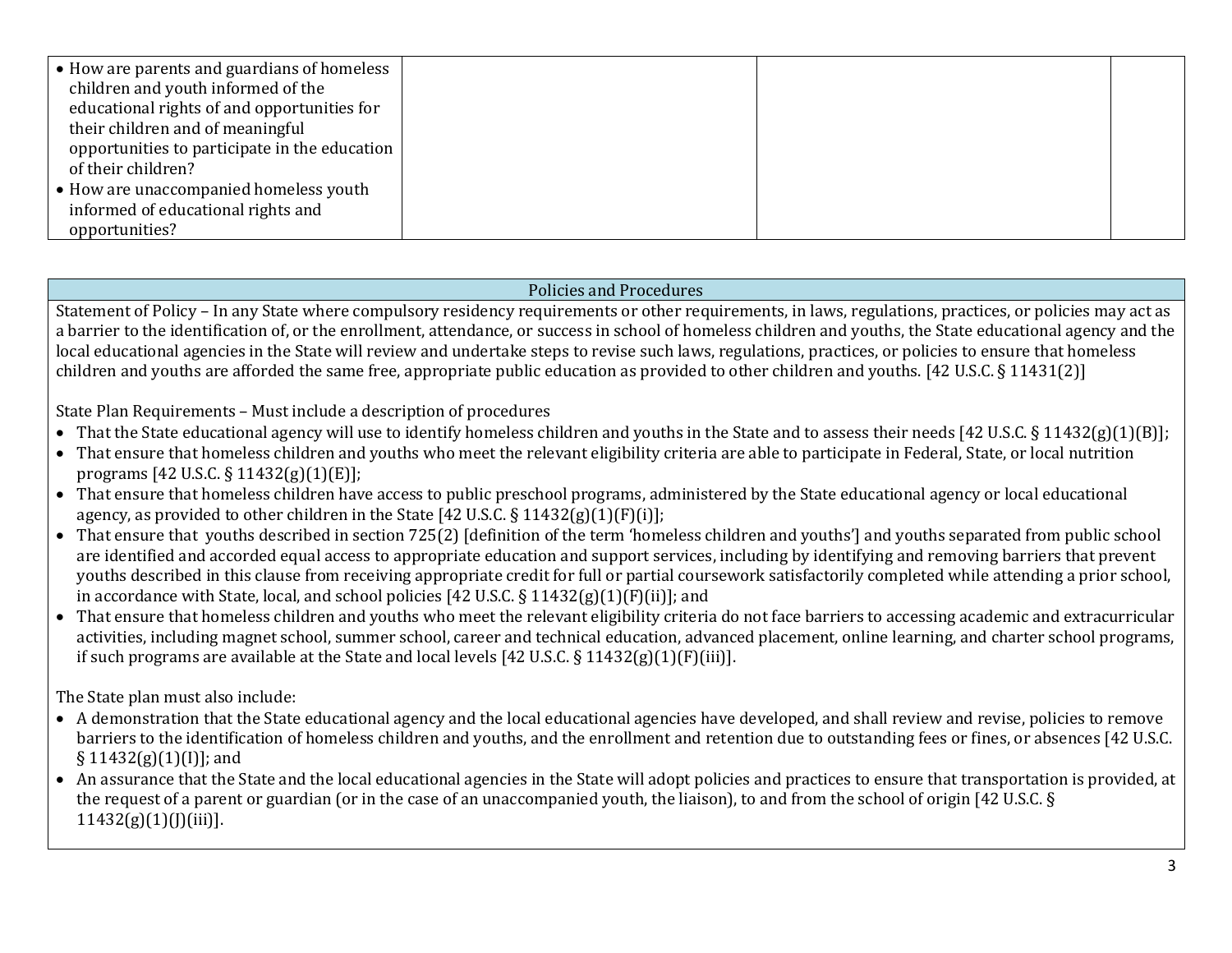LEA Requirements – Privacy – Information about a homeless child's or youth's living situation shall be treated as a student education record, and shall not be deemed to be directory information, under section 444 of the General Education Provisions Act (20 U.S.C. 1232g). [42 U.S.C. § 11432(g)(3)(G)]

Review and Revisions –

- (A) Each State educational agency and local educational agency that receives assistance under this subtitle shall review and revise any policies that may act as barriers to the identification of homeless children and youths or the enrollment of homeless children and youths in schools selected under paragraph (3) [best interest determination];
- (B) In reviewing and revising such policies, consideration shall be given to issues concerning transportation, immunization, residency, birth certificates, school records and other documentation, and guardianship;
- (C) Special attention shall be given to ensuring the identification, enrollment, and attendance of homeless children and youths who are not currently attending school. [42 U.S.C. § 11432(g)(7)]

| <b>Questions to Consider</b>                   | What's in Place | <b>What's Needed</b> | Priority |
|------------------------------------------------|-----------------|----------------------|----------|
| • What policies and procedures are in place    |                 |                      |          |
| for determining eligibility, enrolling         |                 |                      |          |
| homeless students, and connecting them to      |                 |                      |          |
| services in a timely way?                      |                 |                      |          |
| • How are schools routinely informed of these  |                 |                      |          |
| policies and procedures?                       |                 |                      |          |
| • Do they follow them?                         |                 |                      |          |
| • What types of complaints regarding           |                 |                      |          |
| compliance issues or barriers to the school    |                 |                      |          |
| enrollment, attendance, and success of         |                 |                      |          |
| homeless students are received most            |                 |                      |          |
| frequently by the LEA that should be           |                 |                      |          |
| addressed in policies?                         |                 |                      |          |
| • What specific policies and procedures are in |                 |                      |          |
| place specific for unaccompanied homeless      |                 |                      |          |
| youth regarding consent, enrollment            |                 |                      |          |
| without a legal guardian, and other issues?    |                 |                      |          |
| • What policies and procedures ensure the      |                 |                      |          |
| privacy of the living situations of homeless   |                 |                      |          |
| children and youth?                            |                 |                      |          |

Dispute Resolution

State Plan – Must include a description of procedures for the prompt resolution of disputes regarding the educational placement of homeless children and youths. [42 U.S.C. § 11432(g)(1)(C)]

LEA Requirements – If a dispute arises over eligibility, or school selection or enrollment in a school –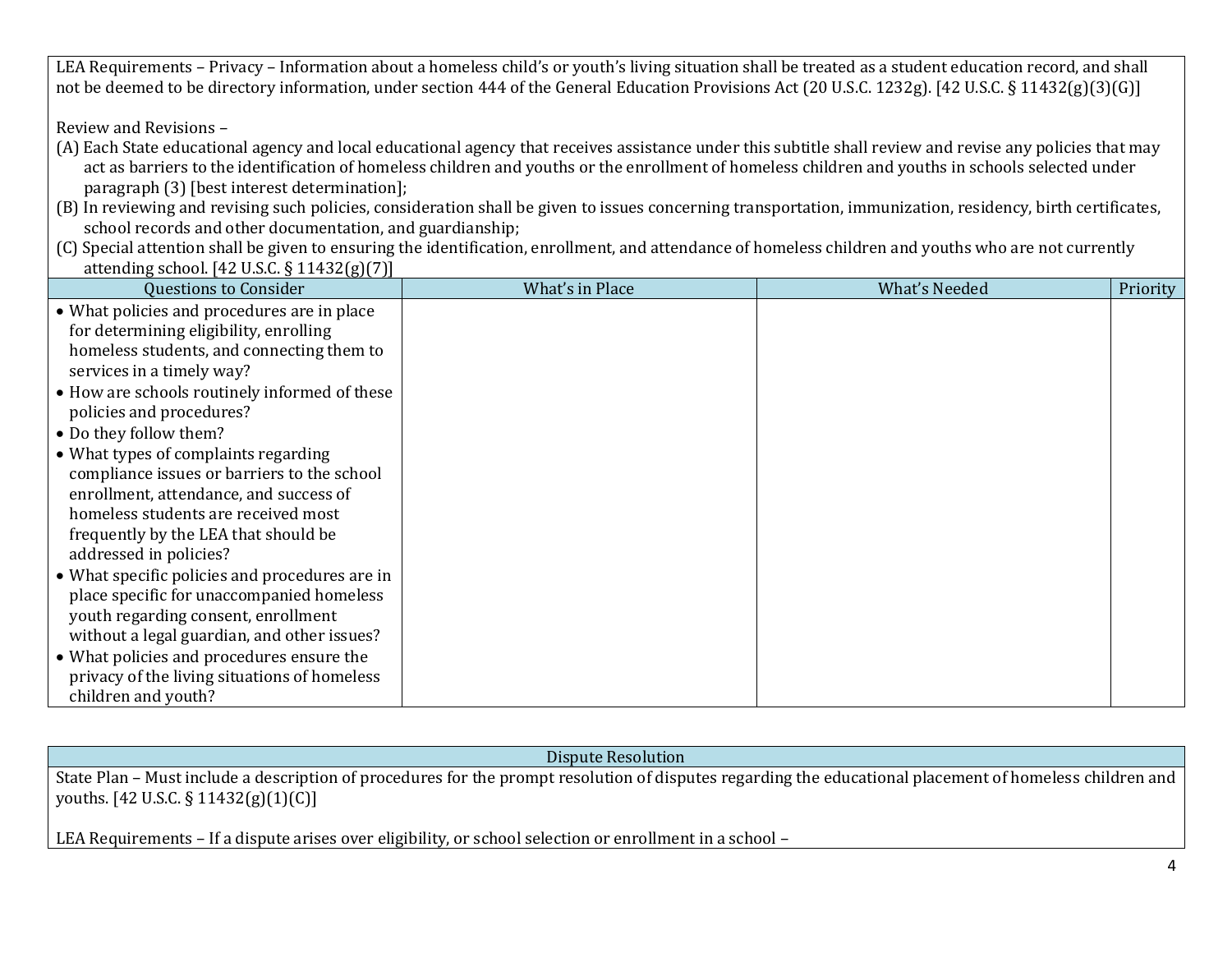(i) the child or youth shall be immediately enrolled in the school in which enrollment is sought, pending final resolution of the dispute, including all available appeals;

(ii) the parent or guardian of the child or youth or (in the case of an unaccompanied youth) the youth shall be provided with a written explanation of any decisions related to school selection or enrollment made by the school, the local educational agency, or the State educational agency involved, including the rights of the parent, guardian, or unaccompanied youth to appeal such decisions;

(iii) the parent, guardian, or unaccompanied youth shall be referred to the local educational agency liaison, designated under paragraph (1)(J)(ii), who shall carry out the dispute resolution process as described in paragraph (1)(C) [disputes in the State plan] as expeditiously as possible after receiving notice of the dispute; and

(iv) in the case of an unaccompanied youth, the liaison shall ensure that the youth is immediately enrolled in the school in which the youth seeks enrollment pending resolution of such dispute. [42 U.S.C. § 11432(g)(3)(E)]

LEA Liaison Duties – Each local educational agency liaison for homeless children and youths, designated under paragraph  $(1)(J)(ii)$ , shall ensure that enrollment disputes are mediated in accordance with paragraph (3)(E) [enrollment disputes]. [42 U.S.C. § 11432(g)(6)(A)(vii)]

| <b>Questions to Consider</b>                 | What's in Place | <b>What's Needed</b> | Priority |
|----------------------------------------------|-----------------|----------------------|----------|
| • Does the LEA have a written McKinney-      |                 |                      |          |
| Vento dispute resolution policy? If so, does |                 |                      |          |
| it align with the state McKinney-Vento       |                 |                      |          |
| dispute resolution policy?                   |                 |                      |          |
| • Do LEAs provide parents, guardians, or     |                 |                      |          |
| unaccompanied youth with written notice      |                 |                      |          |
| of a decision related to eligibility, school |                 |                      |          |
| selection, or enrollment in a school and     |                 |                      |          |
| information on how they may initiate a       |                 |                      |          |
| dispute if they disagree?                    |                 |                      |          |
| • Are disputes carried out expeditiously and |                 |                      |          |
| according to the SEA's and LEA's McKinney-   |                 |                      |          |
| Vento dispute policy?                        |                 |                      |          |
| • Are students enrolled in the school        |                 |                      |          |
| requested and provided all services,         |                 |                      |          |
| including transportation, during the dispute |                 |                      |          |
| resolution process?                          |                 |                      |          |
| • How many disputes have occurred over the   |                 |                      |          |
| past year? What were the areas of            |                 |                      |          |
| disagreement?                                |                 |                      |          |
| • What could be done to avoid disputes?      |                 |                      |          |

| Identification                                                                                                                                                                                                                                          |  |
|---------------------------------------------------------------------------------------------------------------------------------------------------------------------------------------------------------------------------------------------------------|--|
| LEA<br>'')(ii<br>- Eacr<br>1000<br>ensure<br>shall<br>. Requirements -<br>paragraph<br>. design<br>ison<br>Tiaison<br>ı and<br><b>101</b><br>™≏n<br>under<br>age<br>gnated<br>educationa.<br>nomeless<br>- TOT<br>voutns.<br>cmuar<br>enc<br>лаг<br>.dl |  |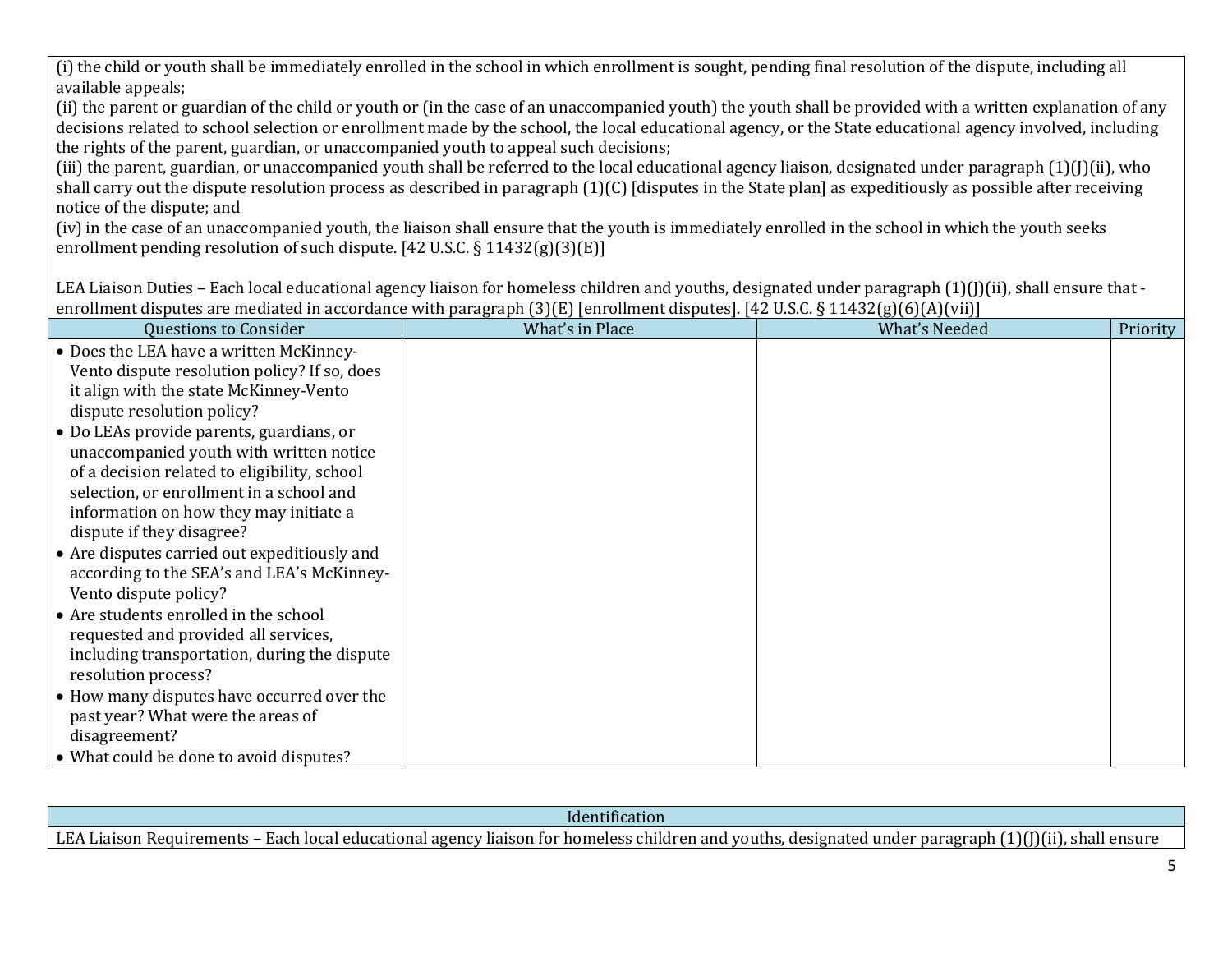that homeless children and youth are identified by school personnel through outreach and coordination activities with other entities and agencies. [42  $UCC$  § 11422  $\binom{c}{c}$  $\binom{c}{c}$ 

| $0.5.6.8$ 11454 (8)[0][A][1][                   |                 |               |          |
|-------------------------------------------------|-----------------|---------------|----------|
| <b>Questions to Consider</b>                    | What's in Place | What's Needed | Priority |
| • How many homeless children and youth are      |                 |               |          |
| reported as enrolled in the LEA? Is this        |                 |               |          |
| number consistent the level of poverty in       |                 |               |          |
| the LEA and community?                          |                 |               |          |
| • Is it likely that there are homeless children |                 |               |          |
| and youth in your state who have not been       |                 |               |          |
| identified and are not attending school?        |                 |               |          |
| • What kinds of outreach and coordination       |                 |               |          |
| take place to increase the identification of    |                 |               |          |
| homeless children and youth in your             |                 |               |          |
| community?                                      |                 |               |          |
| • What efforts are in place to identify         |                 |               |          |
| homeless youth who do not attend school?        |                 |               |          |
| • Does the LEA utilize a residency form upon    |                 |               |          |
| enrollment to identify students who may be      |                 |               |          |
| homeless? Has this form been reviewed to        |                 |               |          |
| ensure it does not create a barrier to          |                 |               |          |
| enrollment?                                     |                 |               |          |
| • Are registrars and other school office staff  |                 |               |          |
| familiar with the procedures for how to         |                 |               |          |
| identify and determine eligibility for          |                 |               |          |
| McKinney-Vento services?                        |                 |               |          |

Enrollment

State Plan Requirements – Must include

- Strategies to address other problems with respect to the education of homeless children and youths, including problems resulting from enrollment delays that are caused by – (i) requirements of immunization and other required health records; (ii) residency requirements; (iii) lack of birth certificates, school records, or other documentation; (iv) guardianship issues; or (v) uniform or dress code requirements. [42 U.S.C. § 11432(g)(1)(H)]
- A demonstration that the State educational agency and local educational agencies in the State have developed, and shall review and revise, policies to remove barriers to the identification of homeless children and youths, and the enrollment and retention of homeless children and youths in schools in the State, including barriers to enrollment and retention due to outstanding fees or fines, or absences. [42 U.S.C. § 11432(g)(1)(I)]

LEA Requirements –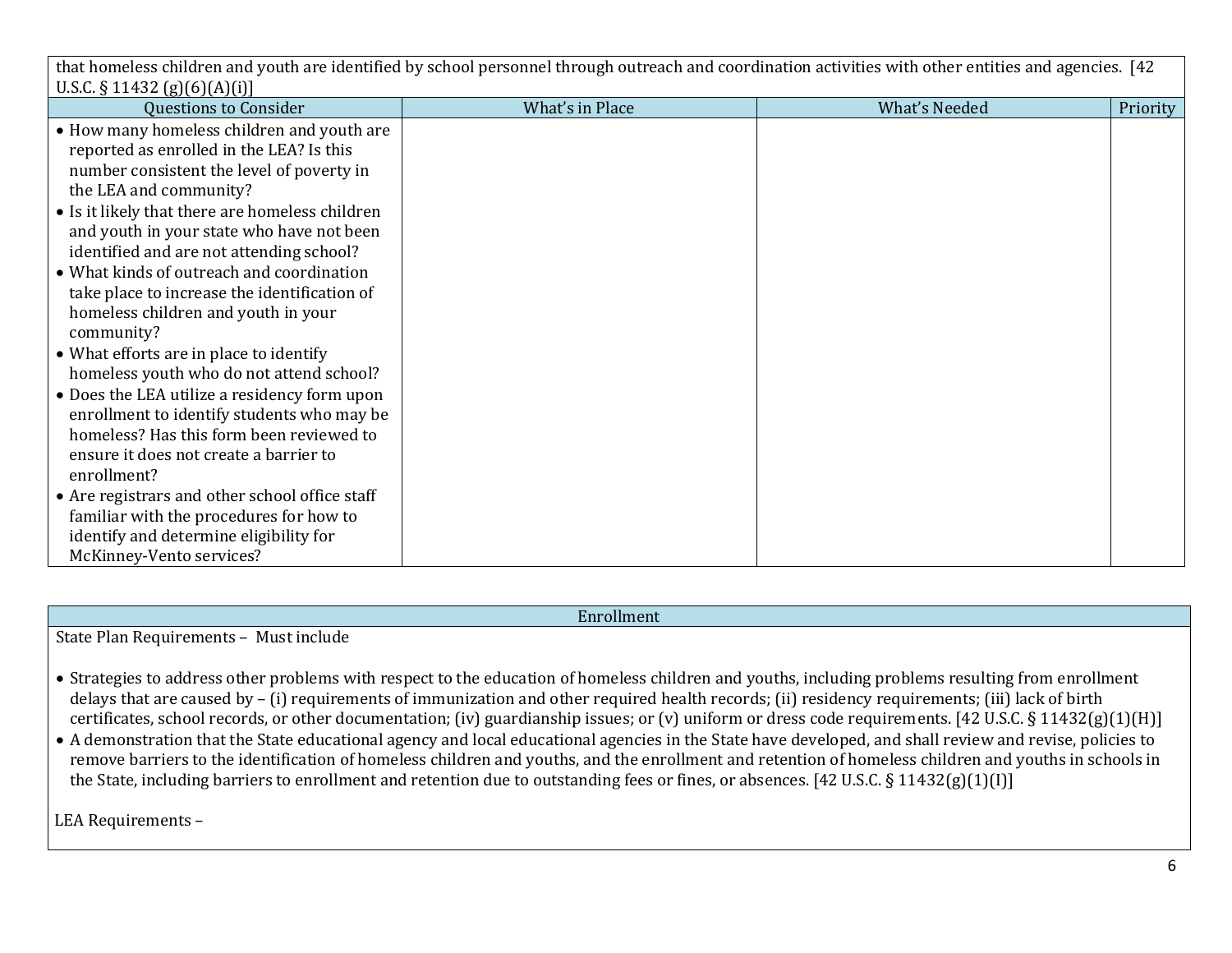Immediate enrollment –

- (i) The school selected in accordance with this paragraph [best interest determination] shall immediately enroll the homeless child or youth, even if the child or youth –
	- (I) is unable to produce records normally required for enrollment, such as previous academic records, records of immunization and other required health records, proof of residency, or other documentation; or
	- (II) has missed application deadlines during any period of homelessness.

(ii) The enrolling school shall immediately contact the school last attended by the child or youth to obtain relevant academic and other records. (iii) If the child or youth needs to obtain immunizations or other required health records, the enrolling school shall immediately refer the parent or guardian of the child or youth or (in the case of an unaccompanied youth) the youth to the local educational agency liaison, designated under paragraph (1)(J)(ii), who shall assist in obtaining necessary immunizations or screenings, or immunization or other required health records in accordance with subparagraph D [records]. [42 U.S.C. § 11432 (g)(3)(C)]

Records – Any record ordinarily kept by the school, including immunization or other required health records, academic records, birth certificates, guardianship records, and evaluations for special services or programs regarding each homeless child or youth shall be maintained so that the records involved are available, in a timely fashion, when a child or youth enters a new school or school district. [42 U.S.C. § 11432(g)(3)(D)(i)]

| <b>Questions to Consider</b>                                                                                                                                                         | What's in Place | <b>What's Needed</b> | Priority |
|--------------------------------------------------------------------------------------------------------------------------------------------------------------------------------------|-----------------|----------------------|----------|
| • Do all schools in the LEA enroll homeless<br>students immediately? When enrollment                                                                                                 |                 |                      |          |
| delays occur, what are the reasons?                                                                                                                                                  |                 |                      |          |
| • How does the LEA remove barriers to<br>enrollment due to lack of records typically<br>required upon enrollment or due to missed<br>deadlines during any period of<br>homelessness? |                 |                      |          |
| • Do homeless children and youth experience<br>barriers to enrollment due to outstanding<br>fines, fees, or absences?                                                                |                 |                      |          |
| • Do enrolling schools immediately contact<br>the school last attended by a child or youth<br>to obtain relevant academic records?                                                   |                 |                      |          |
| • Does the LEA liaison assist in obtaining<br>necessary immunizations or screenings or<br>immunization or other health records when<br>needed?                                       |                 |                      |          |
| • Have enrollment barriers specific to<br>unaccompanied homeless youth, such as<br>enrolling without a parent or guardian, been<br>eliminated?                                       |                 |                      |          |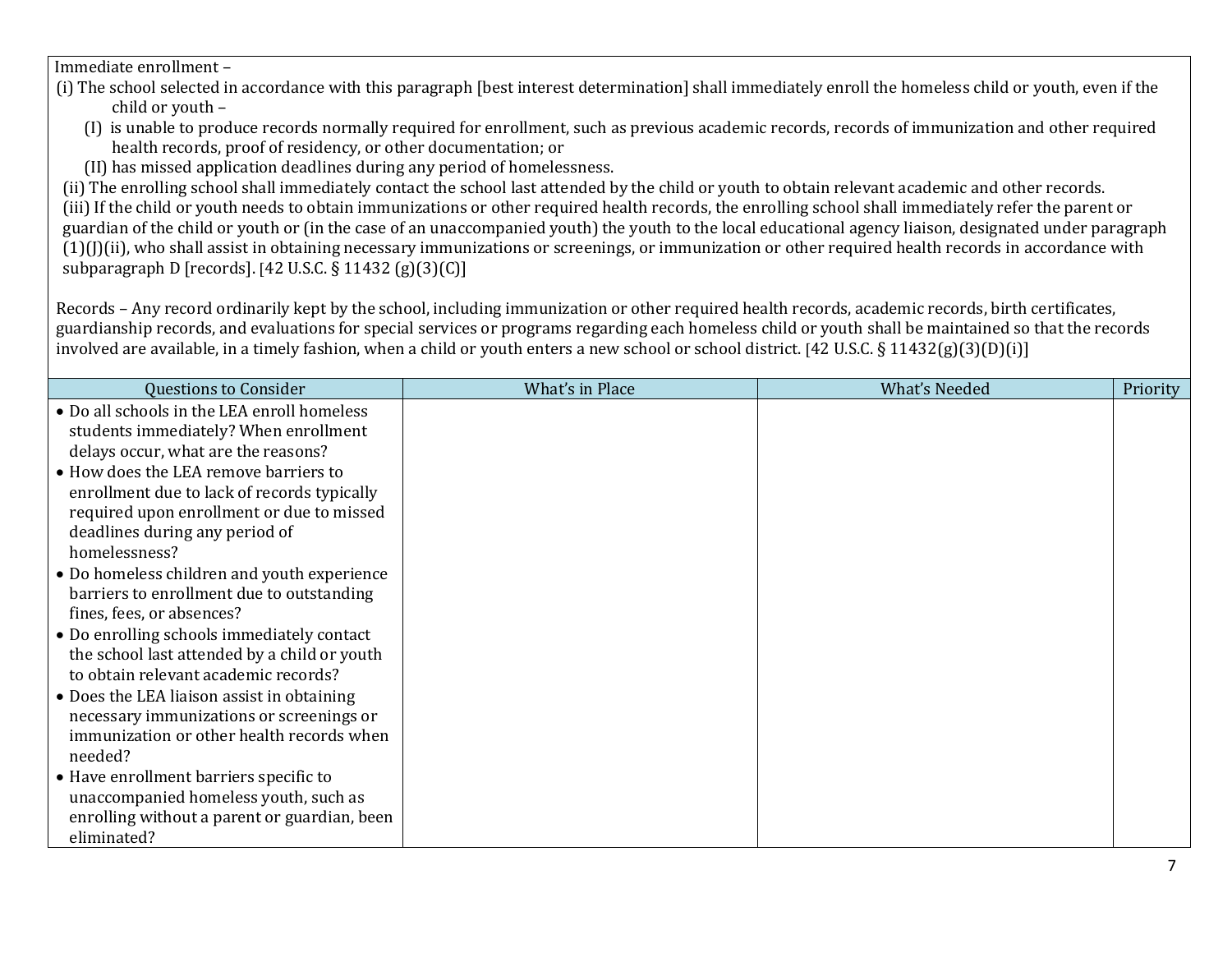| • Do schools make records available in a   |  |
|--------------------------------------------|--|
| timely fashion to a new school in which a  |  |
| homeless child or youth enrolls?           |  |
| • How many and what types of complaints do |  |
| you receive regarding enrollment barriers  |  |
| for homeless children and youth?           |  |

### School Selection

#### LEA Requirements -

- The local educational agency serving each child or youth to be assisted under this subtitle shall, according to the child's or youth's best interest (i) continue the child's or youth's education in the school of origin for the duration of homelessness (I) in any case in which a family becomes homeless between academic years or during an academic year; and (II) for the remainder of the academic year, if the child or youth becomes permanently housed during an academic year; or (ii) or enroll the child or youth in any public school that nonhomeless students who live in the attendance area in which the child or youth is actually living is are eligible to attend. [42 U.S.C. § 11432(g)(3)(A)]
- The term 'school of origin' means the school that a child or youth attended when permanently housed or the school in which the child or youth was last enrolled, including a preschool. [42 U.S.C. § 11432 (g)(3)(I)(i)]
- When the child or youth completes the final grade level served by the school of origin, as described in clause (i), the term 'school of origin' shall include the designated receiving school at the next grade level for all feeder schools. [42 U.S.C. § 11432(g)(3)(I)(ii)]
- In determining the best interest of the child or youth under subparagraph (A), the local educational agency shall (i) presume that keeping the child or youth in the school of origin is in the child's or youth's best interest, except when doing so is contrary to the request of the child's or youth's parent or guardian, or (in the case of an unaccompanied youth) the youth; (ii) consider student-centered factors related to the child's or youth's best interest , including factors related to the impact of mobility on achievement, education, health, and safety of homeless children and youth, giving priority to the request of the child's or youth's parent or guardian or (in the case of an unaccompanied youth) the youth; (iii) if, after conducting the best interest determination based on consideration of the presumption in clause (i) and the student-centered factors in clause (ii), the local educational agency determines that it is not in the best child's or youth's best interest to attend the school of origin or the school requested by the parent or guardian, or (in the case of an unaccompanied youth) the youth, provide the child's or youth's parent or guardian or the unaccompanied youth with a written explanation of the reasons for its determination, in a manner and form understandable to such parent, guardian, or unaccompanied youth, including information regarding the right to appeal under subparagraph (E) [enrollment disputes]. [42 U.S.C. § 11432(g)(3)(B)]

| Questions to Consider                              | What's in Place | What's Needed | Priority |
|----------------------------------------------------|-----------------|---------------|----------|
| • What is the average mobility rate of             |                 |               |          |
|                                                    |                 |               |          |
| homeless students (number of school                |                 |               |          |
| transfers in a year) in the LEA? How does          |                 |               |          |
| this compare to the average mobility rate of       |                 |               |          |
| nonhomeless students in the LEA?                   |                 |               |          |
| Does the LEA presume that remaining in the $\vert$ |                 |               |          |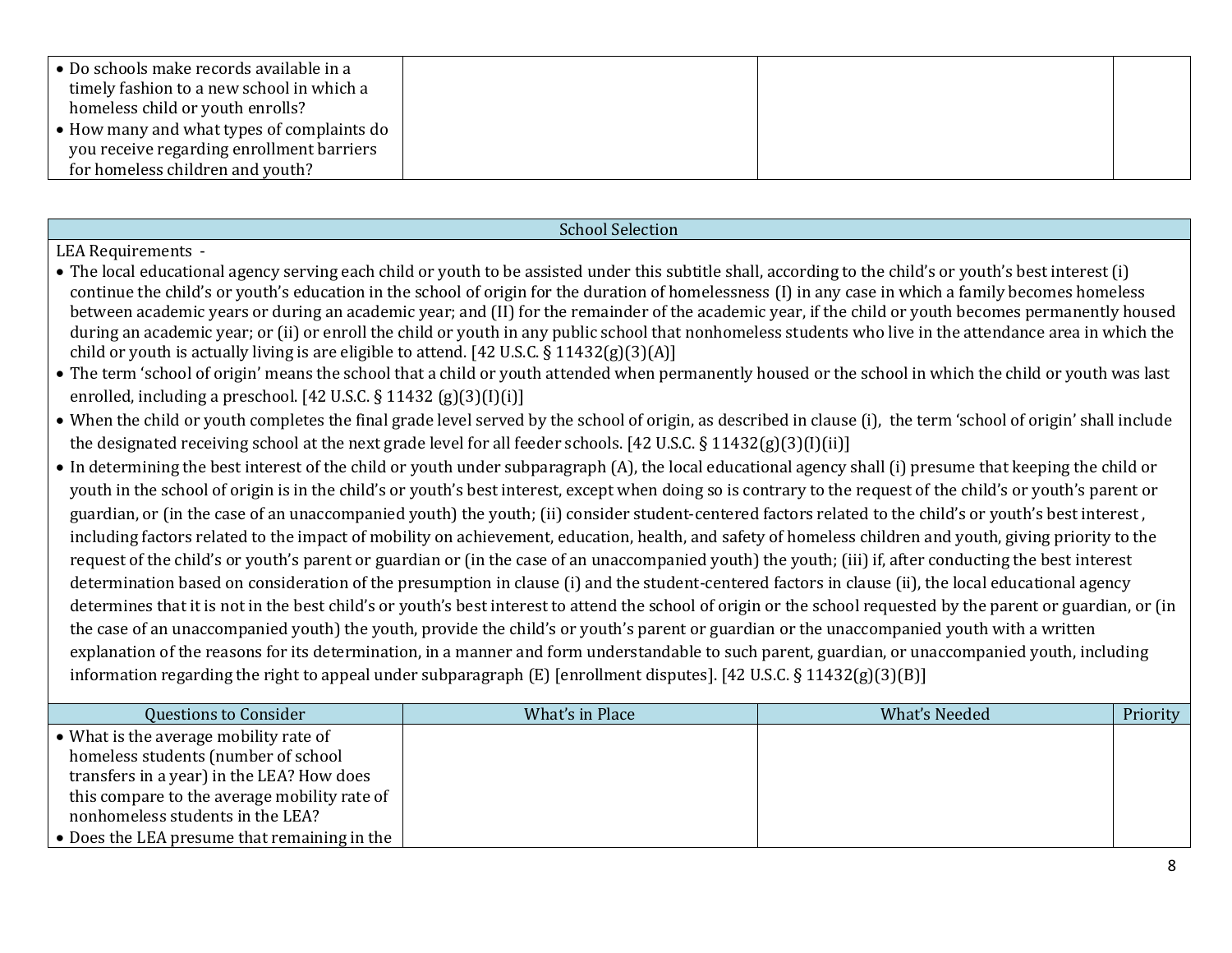| school of origin is in the homeless child's or  |  |  |
|-------------------------------------------------|--|--|
| youth's best interest?                          |  |  |
| • What are the procedures for determining       |  |  |
| best interest for school selection for          |  |  |
| homeless students?                              |  |  |
| • Do young homeless children attending SEA-     |  |  |
| or LEA-preschools remain in their school of     |  |  |
| origin?                                         |  |  |
| • Are designated receiving schools for feeder   |  |  |
| schools considered schools of origin for        |  |  |
| homeless students who complete the final        |  |  |
| grade level served by a school of origin?       |  |  |
| • What calls and complaints do you receive      |  |  |
| indicating barriers to homeless students        |  |  |
| enrolling in either the school of origin or the |  |  |
| local attendance area school?                   |  |  |

#### Transportation

State Plan Requirements – Such plan shall include the following: Assurances that the following will be carried out – the State and local educational agencies in the State will adopt policies and practices to ensure that transportation is provided, at the request of the parent or guardian (or in the case of an unaccompanied youth, the liaison), to and from the school of origin, as determined in paragraph (3). [42 U.S.C. § 11432(g)(1)(J)(iii)]

LEA Liaison Duties – Each local educational liaison for homeless children and youths designated under paragraph (1)(j)(ii) shall ensure that the parent or guardian of a homeless child or youth, and any unaccompanied youth, is fully informed of all transportation services, including transportation to the school of origin, as described in paragraph (1)(J)(iii), and is assisted in accessing transportation to the school that is selected under paragraph (3)(A) [the best interest determination]. [42 U.S.C. § 11432(g)(6)(A)(viii)]

| <b>Questions to Consider</b>                  | What's in Place | What's Needed | Priority |
|-----------------------------------------------|-----------------|---------------|----------|
| • What in the average length of time for the  |                 |               |          |
| LEA to arrange transportation for homeless    |                 |               |          |
| children and youth?                           |                 |               |          |
| • Are transportation services arranged        |                 |               |          |
| quickly so that attendance is not impacted?   |                 |               |          |
| • Are preschool-aged children provided        |                 |               |          |
| transportation to and from the school of      |                 |               |          |
| origin?                                       |                 |               |          |
| • Do state or local pupil transportation      |                 |               |          |
| policies allow for flexibility in determining |                 |               |          |
| the most efficient mode of transportation to  |                 |               |          |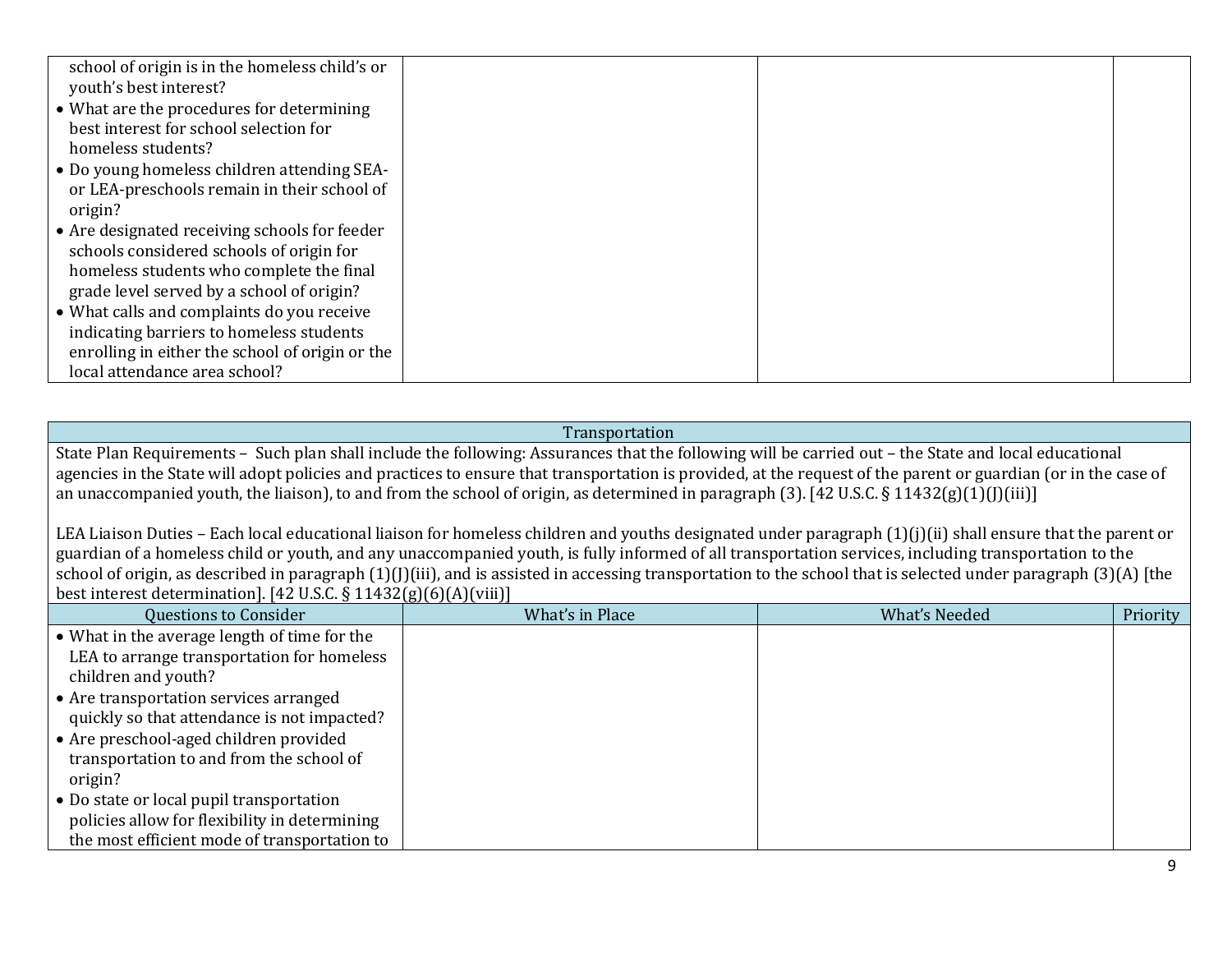| and from the school of origin?                  |  |  |
|-------------------------------------------------|--|--|
| • Does the LEAs have formal or informal         |  |  |
| interdistrict policies in place for sharing the |  |  |
| cost and responsibility for transporting        |  |  |
| homeless students across school district        |  |  |
| lines for remaining in the school of origin?    |  |  |
| • What are the biggest challenges in arranging  |  |  |
| transportation to and from the school of        |  |  |
| origin?                                         |  |  |
| • What resources are in place to support        |  |  |
| providing transportation to and from the        |  |  |
| school of origin?                               |  |  |

#### Access to Services

State Plan Requirements – Must include

- A description of how such children and youths are (or will be) given the opportunity to meet the same challenging State academic standards as all students are expected to meet [42 U.S.C.  $\S$  11432(g)(1)(A)];
- A description of procedures that ensure that homeless children and youths who meet the relevant eligibility criteria are able to participate in Federal, State, or local nutrition programs [42 U.S.C. § 11432(g)(1)(E)];
- A description of procedures that ensure that— (i) homeless children have equal access to public preschool programs, administered by the State educational agency or local educational agency, as provided to other children in the State; (ii) homeless youths as described in section 725(2) [definition of homeless children and youths] and youths separated from public schools are identified and accorded equal access to appropriate secondary education and support services, including by identifying and removing barriers that prevent youths described in this clause from receiving appropriate credit for full or partial coursework satisfactorily completed while attending a prior school, in accordance with State, local, and school policies; and (iii) homeless children and youths who meet the relevant eligibility criteria do not face barriers to accessing academic and extracurricular activities, including magnet school, summer school, career and technical education, advanced placement, on-line learning, and charter school programs, if such programs are available at the State and local levels [42 U.S.C. § 11432(g)(1)(F)];
- Assurances that the following will be carried out The State educational agency and local educational agencies in the State will adopt policies and practices to ensure that homeless children and youths are not stigmatized or segregated on the basis of their status as homeless. [42 U.S.C. §  $11432(g)(1)(J)(i)$ ]

State Plan Requirements – Must include a description of procedures that ensure that – homeless children and youths who meet the relevant eligibility criteria do not face barriers to accessing academic and extracurricular activities, including magnet school, summer school, career and technical education, advanced placement, on-line learning, and charter school programs, if such programs are available at the State and local levels. [42 U.S.C. §  $11432(g)(1)(F)(iii)$ ]

LEA Liaison Requirements – Each local educational agency liaison for homeless children and youths, designated under paragraph (1)([)(ii), shall ensure that(iii) homeless families and homeless children and youths have access to and receive educational services for which such families are eligible,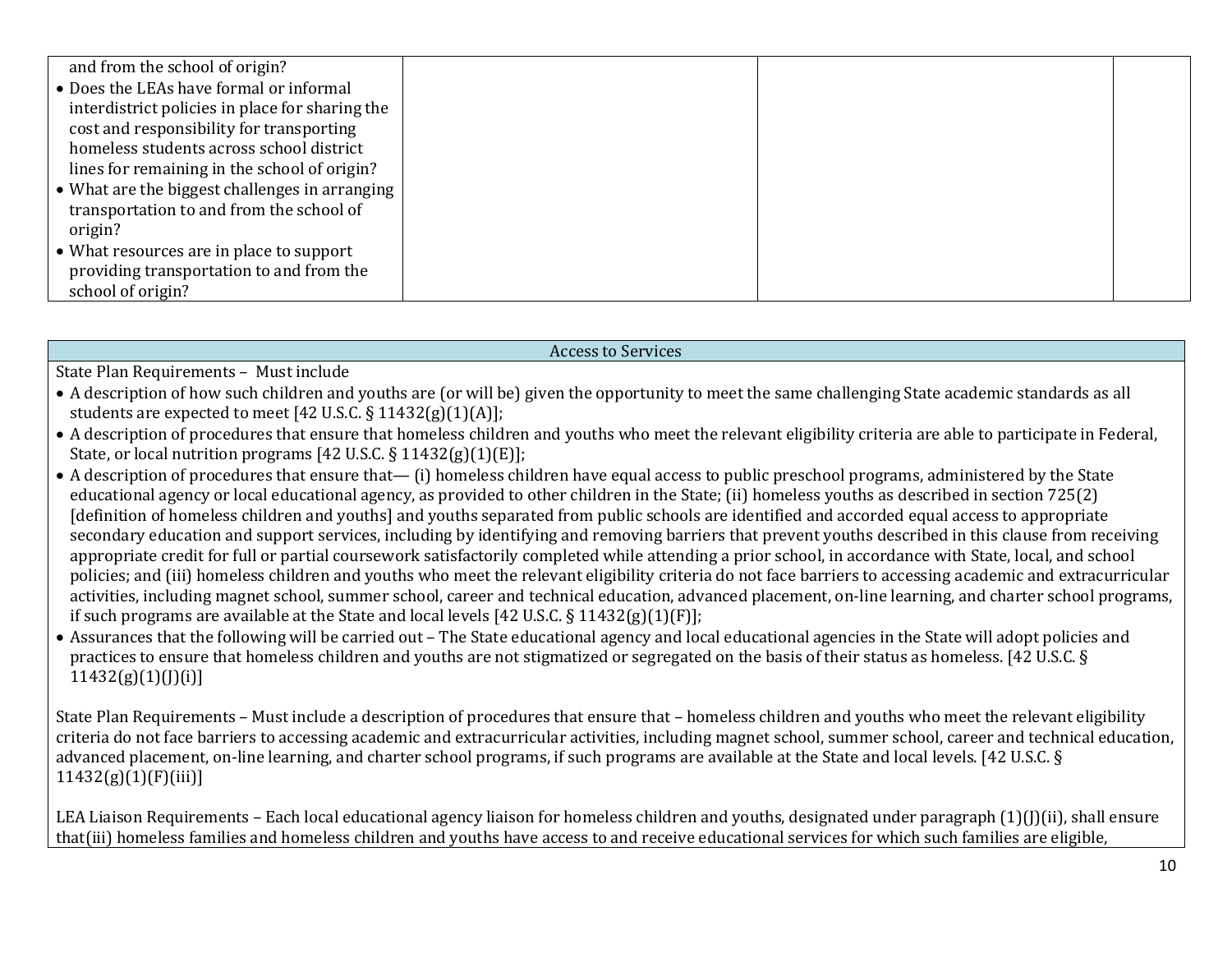including services through Head Start programs (including Early Head Start programs) under the Head Start Act (42 U.S.C. 9831 et seq.), early intervention services under part C of the Individuals with Disabilities Education Act (20 U.S.C. 1431 et seq.) and other preschool programs administered by the local educational agency; (iv) homeless families and homeless children and youth receive referrals to health care services, dental services, mental health and substance abuse services, housing services, and other appropriate services. [42 U.S.C. § 11432(g)(6)(A)]

LEA Liaison Requirements – Must ensure that – unaccompanied youths (I) are enrolled in school; (II) have opportunities to meet the same challenging State academic standards as the State establishes for other children and youths, including through implementation of procedures under paragraph  $(1)(F)(ii)$ ; and (III) are informed of their status as independent students under section 480 of the Higher Education Act of 1965 (20 U.S.C. 1087vv) and that the youths may obtain assistance from the local educational agency liaison to receive verification of such status for purposes of the Free Application for Federal Student Aid described in section 483 of such Act (20 U.S.C. 1090). [42 U.S.C. § 11432(g)(6)(A)(x)]

| <b>Questions to Consider</b>                                                                                                                                                                                                         | What's in Place | <b>What's Needed</b> | Priority |
|--------------------------------------------------------------------------------------------------------------------------------------------------------------------------------------------------------------------------------------|-----------------|----------------------|----------|
| • Are homeless students placed in classes on<br>the day they enroll?                                                                                                                                                                 |                 |                      |          |
| • How do schools place students when their<br>records are not available on the day they<br>enroll?                                                                                                                                   |                 |                      |          |
| • How does the LEA ensure that homeless<br>students are enrolled and assisted with<br>basic school requirements (e.g., records<br>transfer)?                                                                                         |                 |                      |          |
| • How does the LEA ensure that homeless<br>students are linked to all services for which<br>they are eligible, including tutoring and<br>other academic support services?                                                            |                 |                      |          |
| • What policies and procedures ensure that<br>eligible homeless children and youth can<br>enroll in magnet schools, summer school<br>programs, career and technical education<br>programs, and on-line learning without<br>barriers? |                 |                      |          |
| • Are homeless students able to access free<br>meals immediately when they become<br>homeless or enroll in school?                                                                                                                   |                 |                      |          |
| • How does the LEA ensure that young<br>homeless children have access to public<br>preschool programs administered by the<br>SEA or LEA?                                                                                             |                 |                      |          |
| • How are young homeless children linked to                                                                                                                                                                                          |                 |                      |          |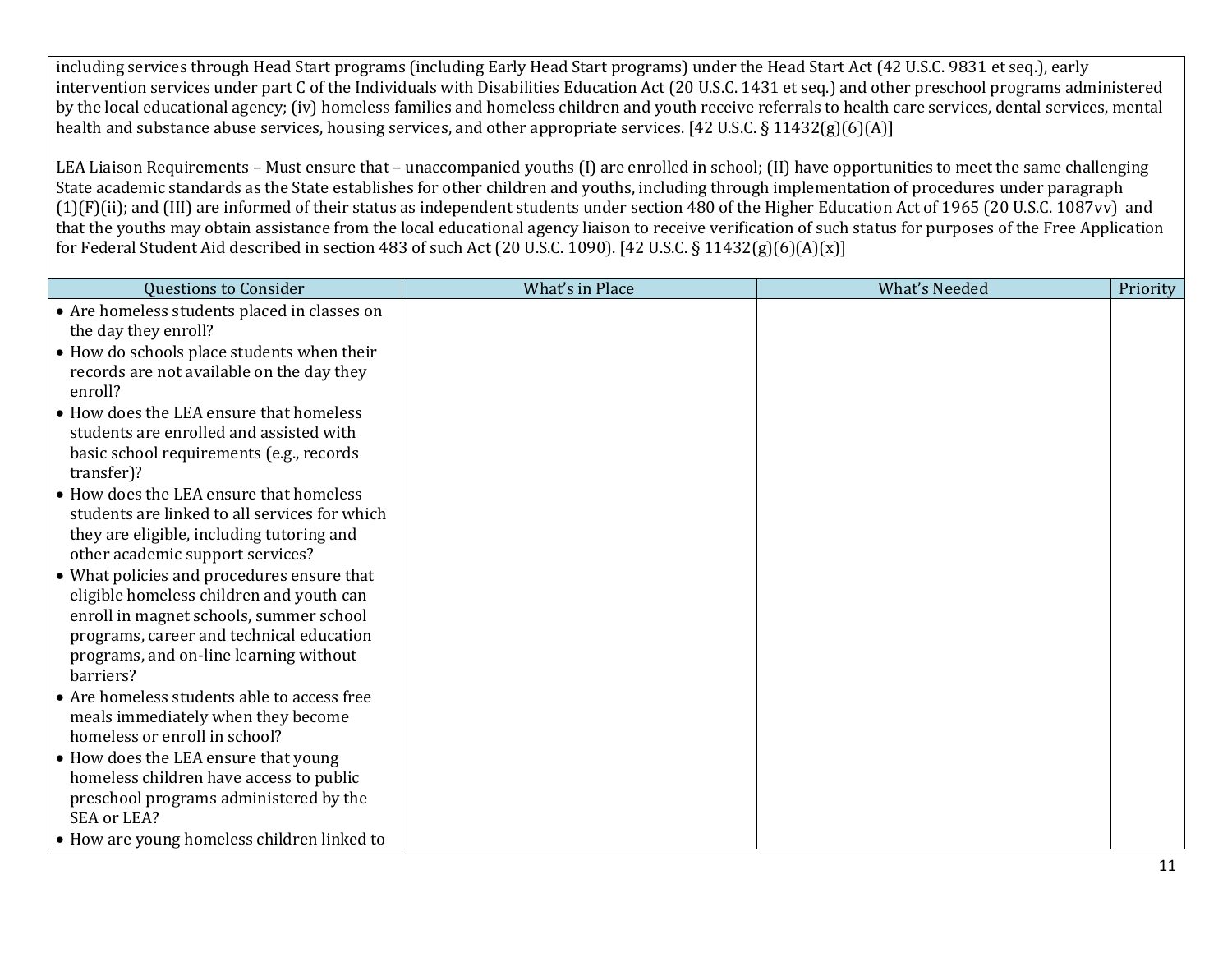| Head Start, Early Head Start, and early      |  |  |
|----------------------------------------------|--|--|
| intervention services under IDEA, Part C?    |  |  |
| • How does the LEA ensure that homeless      |  |  |
|                                              |  |  |
| children and youth and their families are    |  |  |
| linked to community services as needed?      |  |  |
| • How does the LEA ensure that homeless      |  |  |
| unaccompanied or out-of-school youth are     |  |  |
| enrolled and linked to services?             |  |  |
| • How are homeless students supported in     |  |  |
| participating in extracurricular activities, |  |  |
| including athletics?                         |  |  |
| • What processes ensure that homeless        |  |  |
| students with IEPs from other LEAs are       |  |  |
| provided immediate and continual services?   |  |  |
| • What services does the LEA provide to      |  |  |
| address the trauma needs of homeless         |  |  |
| children and youth?                          |  |  |
| • How do you ensure that homeless children   |  |  |
| and youth are not stigmatized or segregated  |  |  |
| on the basis of their status as homeless?    |  |  |

School Success

Statement of Policy – Homeless children and youths should have access to the education and other services that such children and youths need to ensure that such children and youths have an opportunity to meet the same challenging State academic standards to which all students are held. [42 U.S.C. § 11431(4)]

State Plan – Must include

- A description of how homeless children and youths are (or will be) given the opportunity to meet the same challenging State academic standards as all students are expected to meet [42 U.S.C. § 11432(g)(1)(A)];
- A description of procedures that ensure that youths described in section 725(2) [definition of homeless children and youths] and youths separated from public schools are identified and accorded equal access to appropriate secondary education and support services, including by identifying barriers and removing barriers that prevent youths described in this clause from receiving appropriate credit for full or partial coursework satisfactorily completed while attending a prior school, in accordance with State, local, and school policies; [42 U.S.C. § 11432(g)(1)(F)(ii)]

LEA Liaisons – Each local educational agency liaison for homeless children and youths, designated under paragraph  $(1)(j)(ii)$ , shall ensure that homeless children and youths are enrolled in, and have a full and equal opportunity to succeed in, schools of that local educational agency. [42 U.S.C. §  $11432(g)(6)(A)(ii)$ ]

| Questions to Consider | <b>What</b><br>Place<br>$\sim$ $\sim$<br>- In | $\sim$<br>`″na⊾<br>Needed | ∽<br>J wr<br>. |  |
|-----------------------|-----------------------------------------------|---------------------------|----------------|--|
|                       |                                               |                           |                |  |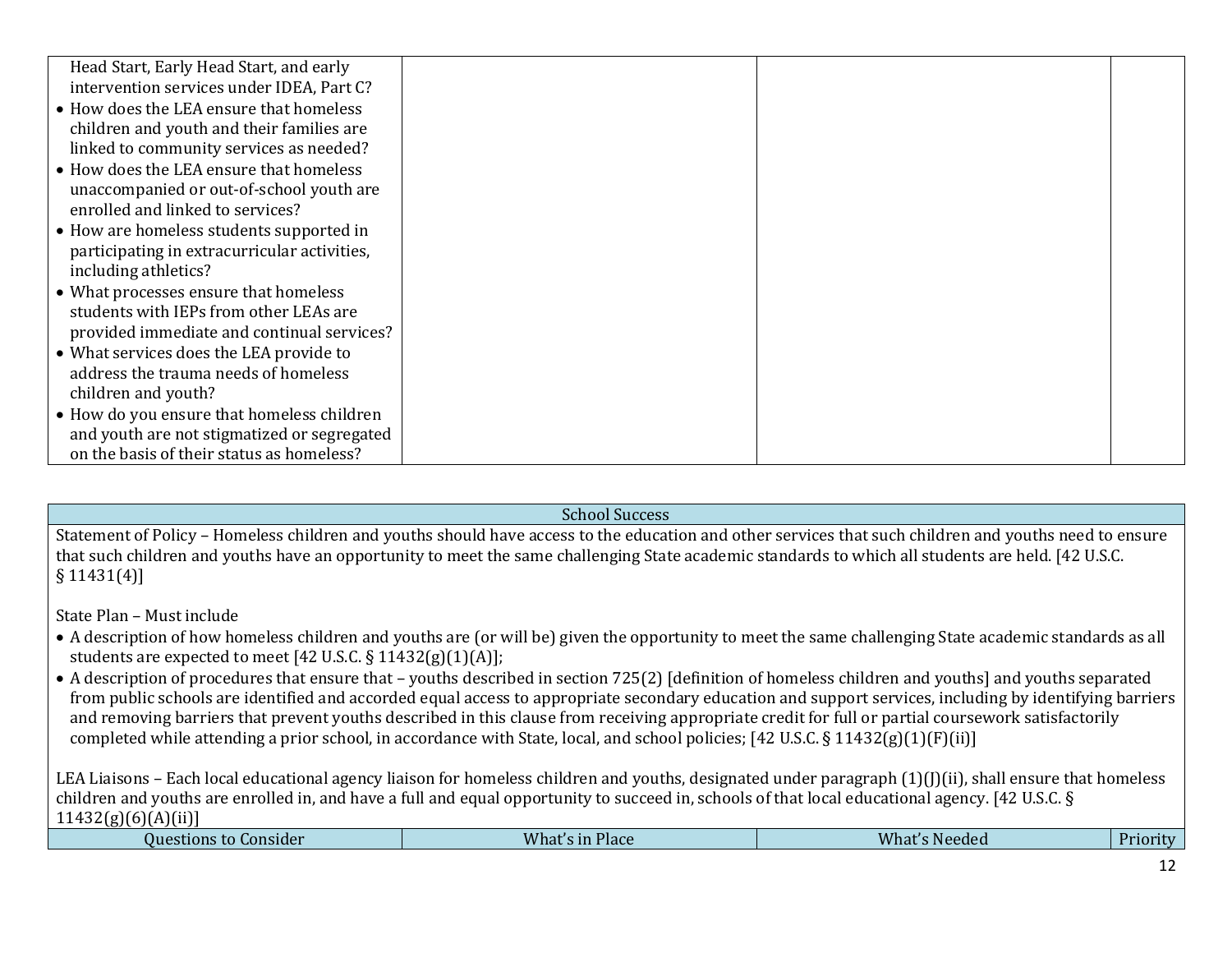| • How do homeless children and youth in the    |  |  |
|------------------------------------------------|--|--|
| LEA perform academically in comparison to      |  |  |
| the LEA or state average for all students?     |  |  |
| • What is the rate of grade-level promotion or |  |  |
| retention for homeless students? How does      |  |  |
| that compare to the LEA or state average?      |  |  |
| • How does the LEA support improvement of      |  |  |
| homeless children and youth in the areas of    |  |  |
| academic proficiency?                          |  |  |
| • How does the attendance rate of homeless     |  |  |
| children and youth compare to the LEA or       |  |  |
| state average?                                 |  |  |
| • How does the LEA support regular             |  |  |
| attendance of homeless children and youth?     |  |  |
| • What is the state's rate of homeless youth   |  |  |
| dropping out of school? What is the on-time    |  |  |
| graduation rate of homeless students? How      |  |  |
| do these rates compare with the state          |  |  |
| average for all students? What services exist  |  |  |
| to enroll and retain homeless youth?           |  |  |
| • How does the rate of disciplinary referrals  |  |  |
| and suspensions for homeless students and      |  |  |
| youth compare to the state average? How        |  |  |
| does the LEA review discipline referrals for   |  |  |
| homeless students to ensure they are not       |  |  |
| punished for actions and behaviors related     |  |  |
| to their homelessness?                         |  |  |
| • What policies and practices enable           |  |  |
| homeless students to recover credits or        |  |  |
| attain partial credit for work completed       |  |  |
| while attending a prior school?                |  |  |

#### Collaboration within the LEA

Coordination Purpose – The coordination required under subparagraphs (A) and (B) shall be designed to – (i) ensure that homeless children and youths are promptly identified; (ii) ensure that homeless children and youths have access to, and are in reasonable proximity to available education and related support services; and (iii) raise awareness of school personnel and service providers of the effects of short-term stays in a shelter and other challenges associated with homelessness. [42 U.S.C.  $\S$  11432 (g)(5)(C)]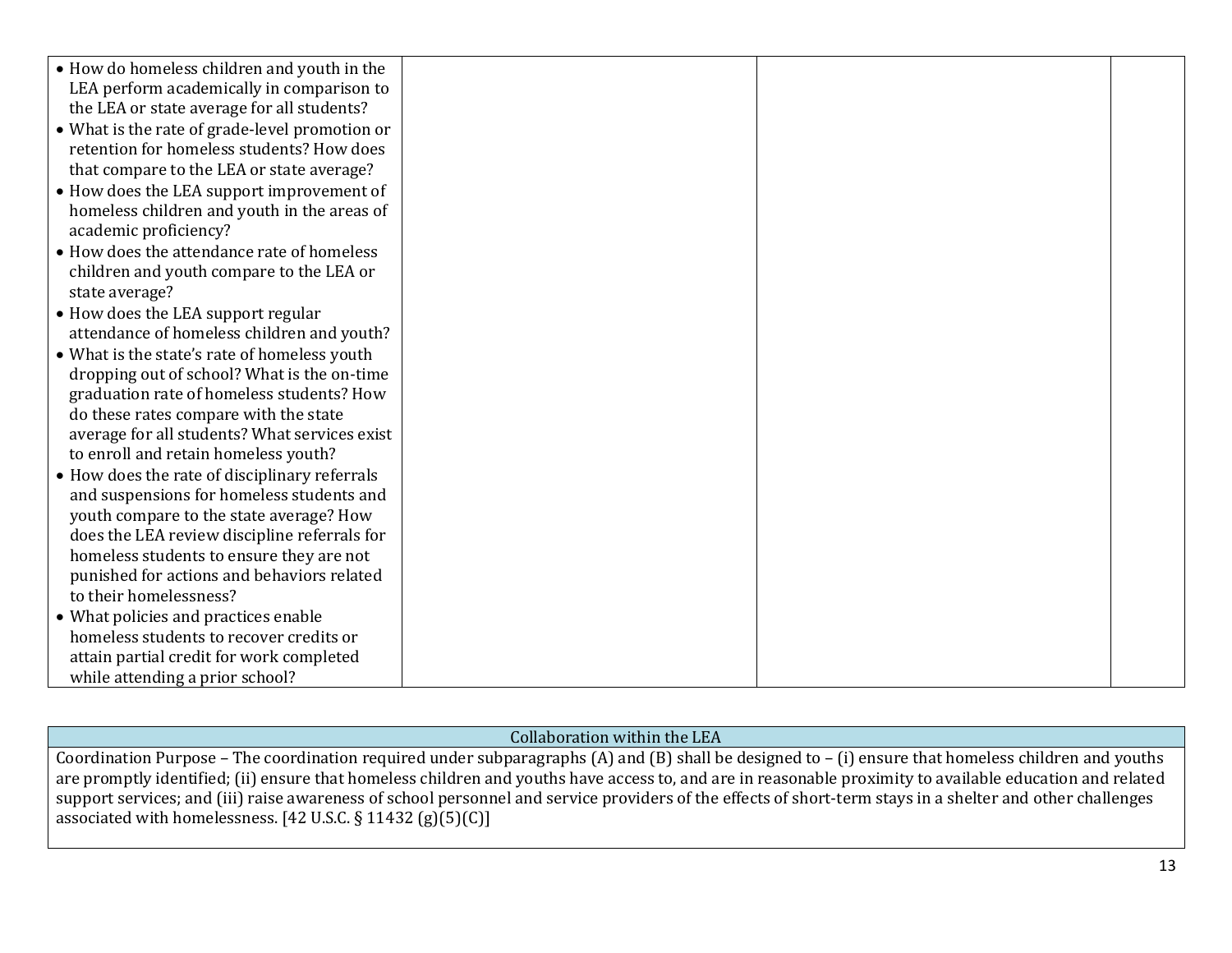| coordinate the provision of services under this part with the provision of programs for children with disabilities served by that local educational agency |                 |                      |          |
|------------------------------------------------------------------------------------------------------------------------------------------------------------|-----------------|----------------------|----------|
| and other involved local educational agencies. [42 U.S.C. $\S$ 11432 (g)(5)(D)]                                                                            |                 |                      |          |
| <b>Questions to Consider</b>                                                                                                                               | What's in Place | <b>What's Needed</b> | Priority |
| • How do you ensure coordination among                                                                                                                     |                 |                      |          |
| LEA administrators and personnel                                                                                                                           |                 |                      |          |
| programs serving homeless students?                                                                                                                        |                 |                      |          |
|                                                                                                                                                            |                 |                      |          |
| Consider specifically                                                                                                                                      |                 |                      |          |
| o pupil transportation                                                                                                                                     |                 |                      |          |
| $\circ$ school registrars                                                                                                                                  |                 |                      |          |
| $\circ$ special education                                                                                                                                  |                 |                      |          |
| $\circ$ child nutrition                                                                                                                                    |                 |                      |          |
| English learners                                                                                                                                           |                 |                      |          |
| early childhood                                                                                                                                            |                 |                      |          |
| early learning services                                                                                                                                    |                 |                      |          |
| $\circ$ migrant education                                                                                                                                  |                 |                      |          |
| dropout and truancy prevention                                                                                                                             |                 |                      |          |
| after tutoring school programs<br>$\circ$                                                                                                                  |                 |                      |          |
| school counselors and social workers                                                                                                                       |                 |                      |          |
| school nurses<br>$\circ$                                                                                                                                   |                 |                      |          |
| $\circ$ charter schools, if applicable                                                                                                                     |                 |                      |          |

Homeless Children and Youths with Disabilities – For children and youths who are to be assisted both under this subtitle, and under the Individuals with Disabilities Education Act (20 U.S.C. 1400 et seq.) or section 504 of the Rehabilitation Act of 1973 (29 U.S.C. 794), each local educational agency shall

#### Title I

#### Title I Requirements –

A local educational agency may receive a subgrant under this part for any fiscal year only if such agency has on file with the State educational agency a plan, approved by the State educational agency, that…is coordinated with…the McKinney-Vento Homeless Assistance Act. [20 U.S.C. § 6312(a)(1)(B)].

Each local educational agency plan shall describe…the services the local educational agency will provide homeless children and youths, including services provided with funds reserved under section 6313(c)(3)(A), to support the enrollment, attendance, and success of homeless children and youths, in coordination with the services the local educational agency is providing under the McKinney-Vento Homeless Assistance Act (42 U.S.C. 11301 et seq.).  $[20 \text{ U.S.C.} \S 6312 \text{ (b)} \S 6)]$ 

A local educational agency shall reserve such funds as are necessary under this part…to provide services comparable to those provided to children in schools funded under this part to serve homeless children and youths, including providing educationally related support services to children in shelters and other locations where children may live. [20 U.S.C. § 6313(c)(3)(A)(i)]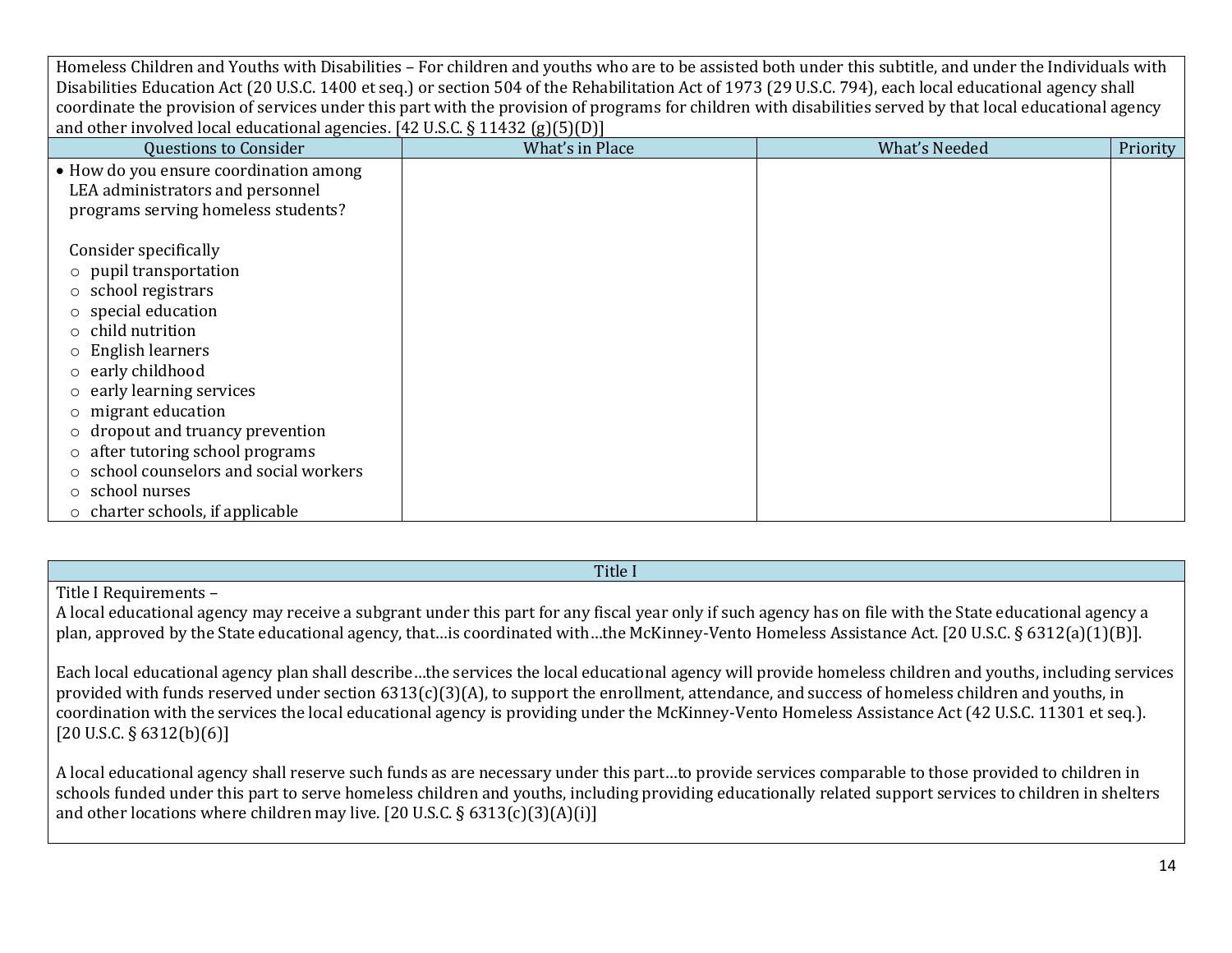Funds reserved under subparagraph (A)(i) [for comparable services for homeless children and youths] may be determined based on a needs assessment of homeless children and youths in the local educational agency, taking into consideration the number and needs of homeless children and youths in the local educational agency, and which needs assessment may be the same needs assessment as conducted under section 11433(b)(1) of title 42 [20 U.S.C. §  $6313(c)(3)(C)(i)$ ; and used to provide homeless children and youths with services not ordinarily provided to other students under this part including providing – (I) funding for the liaison designated pursuant to section  $11432(g)(1)(j)(ii)$  of title 42; and (II) transportation pursuant to section 11432(g)(1)(J)(iii) of such title [20 U.S.C. § 6313(c)(3)(C)(ii)].

| <b>Questions to Consider</b>                                                                                                                          | What's in Place | <b>What's Needed</b> | Priority |
|-------------------------------------------------------------------------------------------------------------------------------------------------------|-----------------|----------------------|----------|
| • What resources, supports, and services are<br>provided to homeless children and youth<br>through Title I, Part A?                                   |                 |                      |          |
| • Does the Title I program reserve funds for<br>homeless students?                                                                                    |                 |                      |          |
| • Is this set aside an amount sufficient to<br>meet the needs of homeless children and<br>youth in the LEA?                                           |                 |                      |          |
| • Is this amount based on a discussion<br>between the local homeless liaison and Title<br>I coordinator of data on and needs of<br>homeless students? |                 |                      |          |
| • Do you have input on the description in the<br>local plan of the coordination between the<br>Title I and McKinney-Vento programs?                   |                 |                      |          |
| • What is the frequency of communication<br>between the Title I coordinator and you?                                                                  |                 |                      |          |

#### Community Collaboration

Coordination – Each local educational agency serving homeless children and youths that receives assistance under this part shall coordinate – the provision of services under this part with local social services agencies and other agencies or entities providing services to homeless children and youths and their families, including services and programs funded under the Runaway and Homeless Youth Act (42 U.S.C. 5701 et seq.). [42 U.S.C. §  $11432(g)(5)(A)(i)$ ]

Coordination with Housing Assistance – If applicable, each State educational agency and local educational agency that receives assistance under this part shall coordinate with State and local housing agencies responsible for developing the comprehensive housing affordability strategy described in section 105 of the Cranston-Gonzalez National Affordable Housing Act (42 U.S.C. 12705) to minimize educational disruption for children and youths who become homeless. [42 U.S.C. § 11432(g)(5)(B)]

| $\overline{\phantom{a}}$<br>--<br>.                                            |                                         |                      |          |
|--------------------------------------------------------------------------------|-----------------------------------------|----------------------|----------|
| , Consider<br>Questions to                                                     | What<br>Place<br><b>THE</b><br>. 5. III | <b>What's Needed</b> | Priority |
| $M/h$ of<br>conduct to foster :<br>rt activities.<br><b>VOU</b><br>.do<br>IIdl |                                         |                      |          |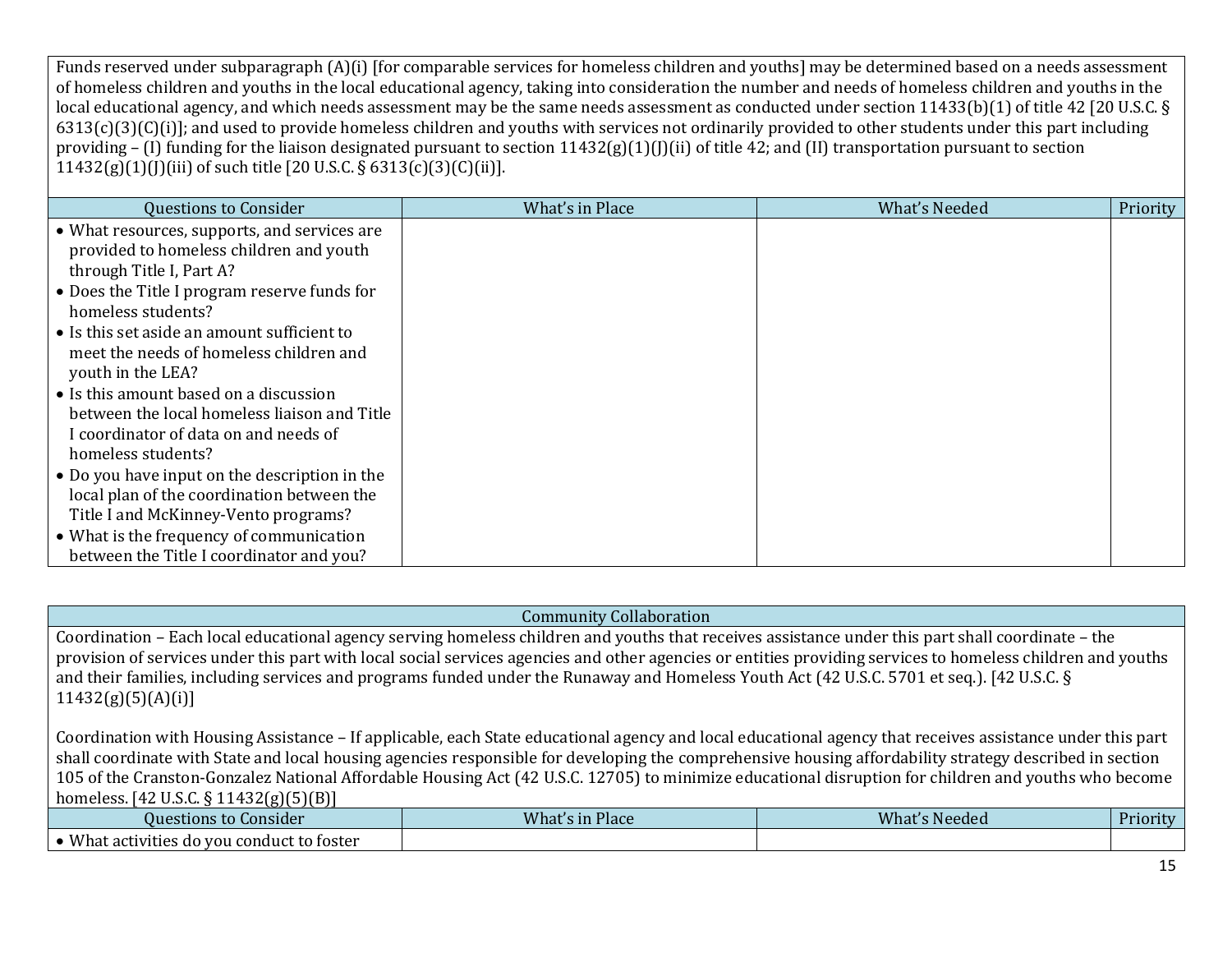|            | coordination and collaboration with the |  |
|------------|-----------------------------------------|--|
|            | following:                              |  |
| $\circ$    | Public and private child welfare and    |  |
|            | social service agencies                 |  |
| $\bigcirc$ | Medical clinics                         |  |
| $\bigcirc$ | Mental health services                  |  |
| $\circ$    | Food and clothing banks                 |  |
| $\circ$    | Law enforcement agencies                |  |
| $\Omega$   | Domestic violence agencies              |  |
| $\circ$    | Child care providers                    |  |
| $\circ$    | Providers of services and programs      |  |
|            | funded under the Runaway and            |  |
|            | <b>Homeless Youth Act</b>               |  |
| $\circ$    | housing and HUD-funded programs         |  |
| $\circ$    | Head Start and Early Head Start         |  |
| $\circ$    | Early intervention programs (IDEA,      |  |
|            | Part C)                                 |  |
| $\bigcirc$ | Homeless shelters                       |  |
| $\circ$    | Higher education institutions           |  |
| O          | <b>Business partners</b>                |  |
| $\circ$    | Faith-based organizations               |  |
| $\circ$    | Other groups serving homeless           |  |
|            | children and youth and their families   |  |

#### Resources, Capacity, and Compliance

State Plan Requirements: Must provide assurances that

- The local educational agencies will designate an appropriate staff person, able to carry out the duties described in paragraph (6)(A) [of the local liaison]. [42 U.S.C. § 11432 (g)(1) (J)(ii)];
- The State and the local educational agencies in the State will adopt policies and practices to ensure participation by liaisons described in clause (ii) in professional development and other technical assistance activities provided pursuant to paragraphs (5) and (6) of subsection (f) [functions of Office of Coordinator] as determined appropriate by the Office of Coordinator. [42 U.S.C. § 11432(g)(1)(J)(iv)]

Each local educational agency liaison for homeless children and youths, designated under paragraph (1)(J)(ii), shall ensure that school personnel providing services under this subtitle receive professional development and other support. [42 U.S.C. § 11432(g)(6)(A)(ix)]

| Questions to Consider                        | What's in Place | What's Needed | <b>Priority</b> |
|----------------------------------------------|-----------------|---------------|-----------------|
| • Does the LEA provide the local liaison the |                 |               |                 |
| time and support to sufficiently carry out   |                 |               |                 |
| your duties?                                 |                 |               |                 |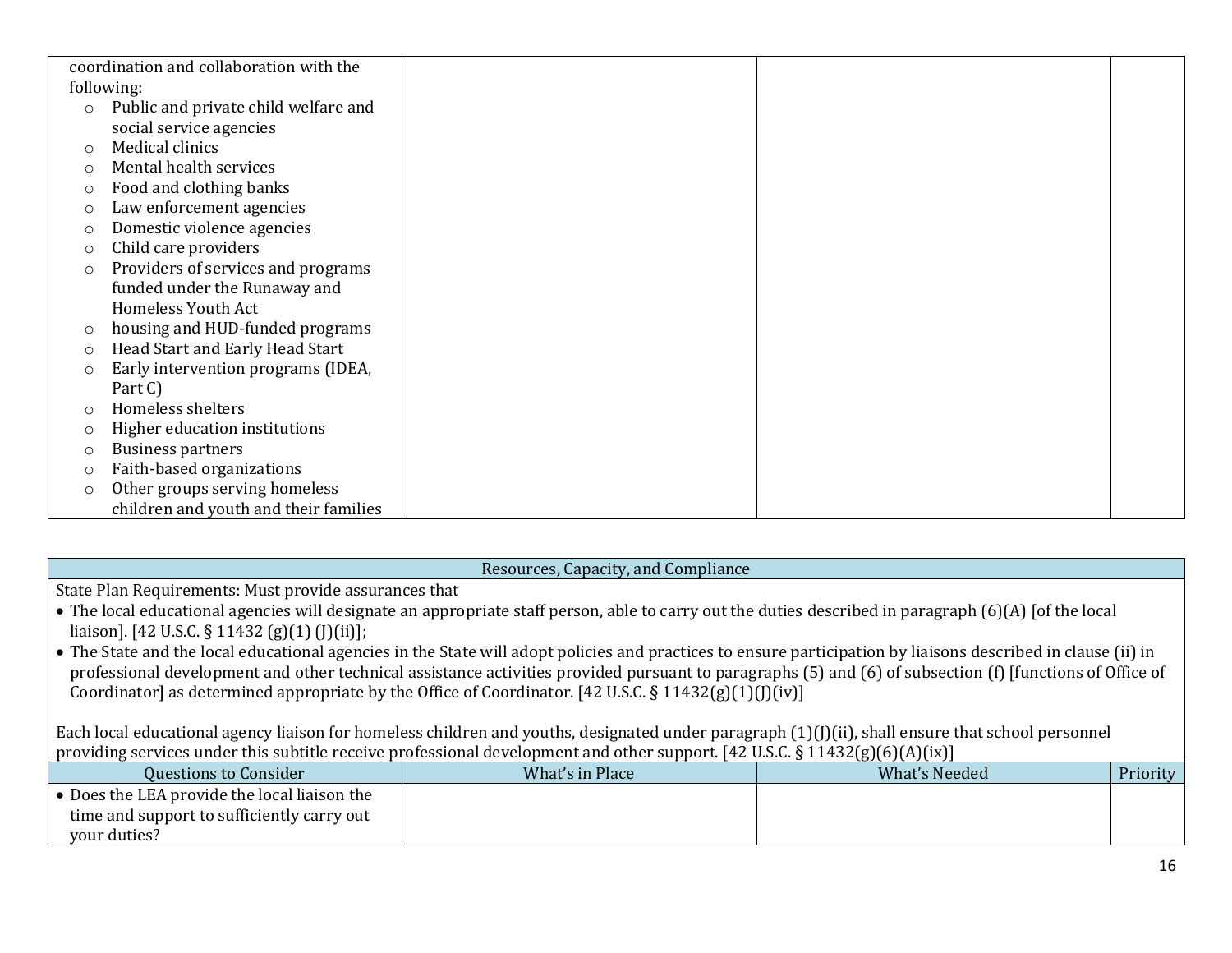| How much time is needed?<br>$\circ$           |  |
|-----------------------------------------------|--|
| How much time is allocated?                   |  |
| • Do you receive sufficient training to carry |  |
| out your responsibilities?                    |  |
| • Do you provide professional development     |  |
|                                               |  |
| and other support to school personnel         |  |
| serving homeless children and youth?          |  |
| • Do you review data on an annual basis to    |  |
| identify needs and plan efficient use of      |  |
| resources?                                    |  |
| • What are sources of support that the LEA    |  |
| provides for homeless children and youth?     |  |
| • What are sources of support that come from  |  |
| federal and state programs?                   |  |
| • What supplemental services are provided     |  |
| through subgrants, if applicable?             |  |
|                                               |  |
| • What are the most critical areas of support |  |
| still needed to serve homeless students?      |  |
| • What compliance problems were identified    |  |
| in the LEAs most recent monitoring of the     |  |
| EHCY program? How have these been             |  |
| addressed?                                    |  |

| Charter Schools (if applicable)                                   |                                                                                                                                                           |                      |          |  |
|-------------------------------------------------------------------|-----------------------------------------------------------------------------------------------------------------------------------------------------------|----------------------|----------|--|
|                                                                   | State Plan Requirements - Must include a description of procedures that ensure that homeless children and youths who meet the relevant eligibility        |                      |          |  |
|                                                                   | criteria do not face barriers to accessing academic and extracurricular activities, including  charter school programs, if such programs are available at |                      |          |  |
| the State and local levels. [42 U.S.C. $\S 11432(g)(1)(F)(iii)$ ] |                                                                                                                                                           |                      |          |  |
| <b>Questions to Consider</b>                                      | What's in Place                                                                                                                                           | <b>What's Needed</b> | Priority |  |
| • What do you do to create awareness of the                       |                                                                                                                                                           |                      |          |  |
| needs and rights of homeless students?                            |                                                                                                                                                           |                      |          |  |
| • Does the school have a local homeless                           |                                                                                                                                                           |                      |          |  |
| liaison (if considered its own LEA)?                              |                                                                                                                                                           |                      |          |  |
| • Does the school follow the requirements of                      |                                                                                                                                                           |                      |          |  |
| the McKinney-Vento Act, particularly with                         |                                                                                                                                                           |                      |          |  |
| regard to identification, enrollment, and                         |                                                                                                                                                           |                      |          |  |
| transportation?                                                   |                                                                                                                                                           |                      |          |  |
| • What professional development have the                          |                                                                                                                                                           |                      |          |  |
| local liaison and other charter school staff                      |                                                                                                                                                           |                      |          |  |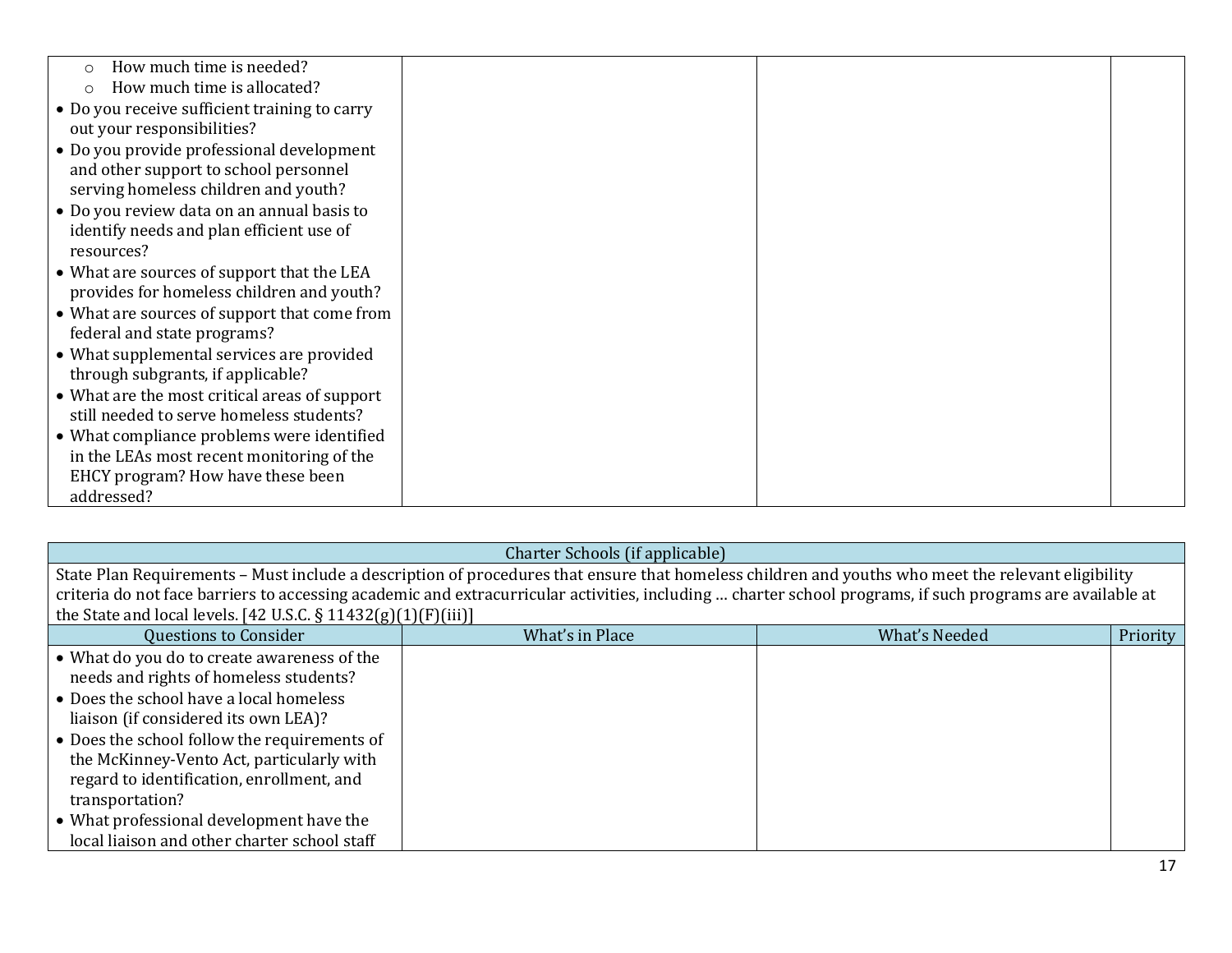| received on the rights of homeless children |  |  |
|---------------------------------------------|--|--|
| and youth?                                  |  |  |
| • Does your school submit data to the SEA   |  |  |
| and EDFacts on homeless children and        |  |  |
| youth annually?                             |  |  |

## **Needs Assessment Summary: High Priority Needs**

In the following table, list the highest priority needs identified in the guiding questions and create a concrete (measurable) goal that the LEA should achieve during the next year to address each need. This information will guide the development of an annual action plan.

| Focus Area              | <b>Priority Needs</b> | Measurable Goal |
|-------------------------|-----------------------|-----------------|
| Awareness               |                       |                 |
|                         |                       |                 |
| Policies and            |                       |                 |
| Proceedures             |                       |                 |
| $\label{dil} Disputes$  |                       |                 |
| Identification          |                       |                 |
|                         |                       |                 |
| Enrollment              |                       |                 |
|                         |                       |                 |
|                         |                       |                 |
| <b>School Selection</b> |                       |                 |
|                         |                       |                 |
| Access to Services      |                       |                 |
|                         |                       |                 |
| Transportation          |                       |                 |
|                         |                       |                 |
| <b>Student Success</b>  |                       |                 |
|                         |                       |                 |
| Collaboration within    |                       |                 |